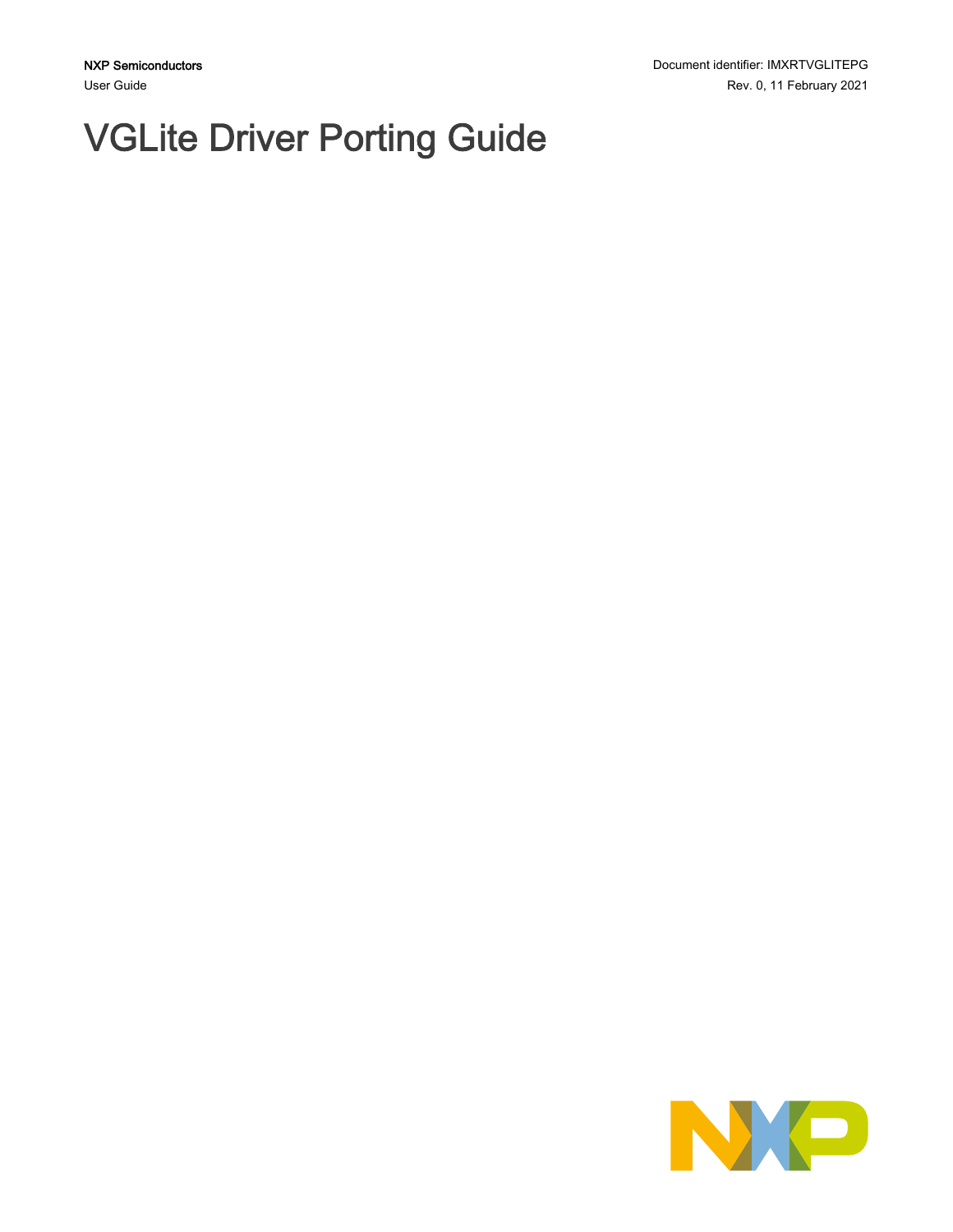# **Contents**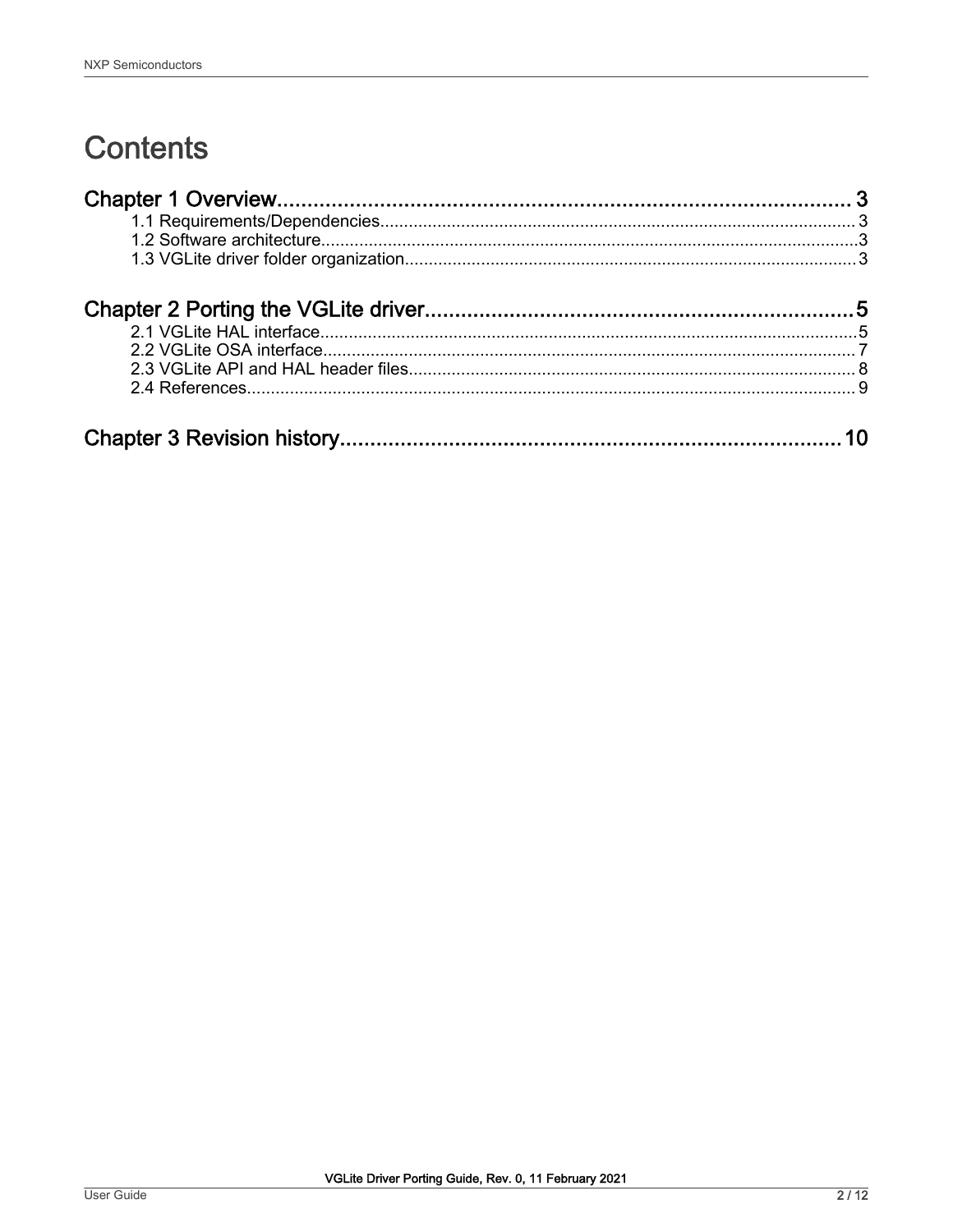# <span id="page-2-0"></span>Chapter 1 **Overview**

This document outlines the key tasks required for porting the VGLite driver to a specific OS platform. With the provided reference implementation for FreeRTOS, it is straight forward to port the VGLite driver to other OS platforms. Users need to implement the HAL porting layer and the OS Abstraction layer (OSA) to make VGLite work on a specific OS platform.

VGLite software includes a lightweight API capable of running on various Vivante GC hardware.

| <b>NOTE</b>                                                            |
|------------------------------------------------------------------------|
| This document contains copyright material disclosed with permission of |
| VeriSilicon Microelectronics.                                          |
|                                                                        |

NOTE

The document is intended for use with Vivante GC Cores and is compatible with software release versions starting from 3.0.0.

### 1.1 Requirements/Dependencies

Linux, FreeRTOS, Windows, or other OS-less environment.

VGLite software revision: 3.0.0, releases from November 2019 or later.

# 1.2 Software architecture

The VGLite API driver is organized into the following components:

- User API functions
- Kernel driver
- Kernel HAL layer
- Kernel OSA Layer

### 1.3 VGLite driver folder organization

<Root\_Dir>/inc/... VGLite header files

<Root\_Dir>/VGLite/... VGLite API functions

<Root\_Dir>/VGLite/rtos/... VGLite FreeRTOS specific OSA implementation

<Root\_Dir>/VGLiteKernel/... VGLite Kernel driver

<Root\_Dir>/VGLiteKernel/rtos/... VGLite FreeRTOS platform-specific HAL implementation

### 1.3.1 User API

The User APIs and related enumerations are defined in <Root\_Dir>/inc/vg\_lite.h. The application must include this file for development. Refer to the Vivante VGLite Graphics API reference manual for more details on the APIs.

The User API functions implement the VGLite APIs as specified in the VGLite Graphics API reference manual. The application calls VGLite APIs. The User API functions call the underlying kernel functions to drive the GPU hardware.

Refer to subdirectory <Root\_Dir>/VGLite for User API functions.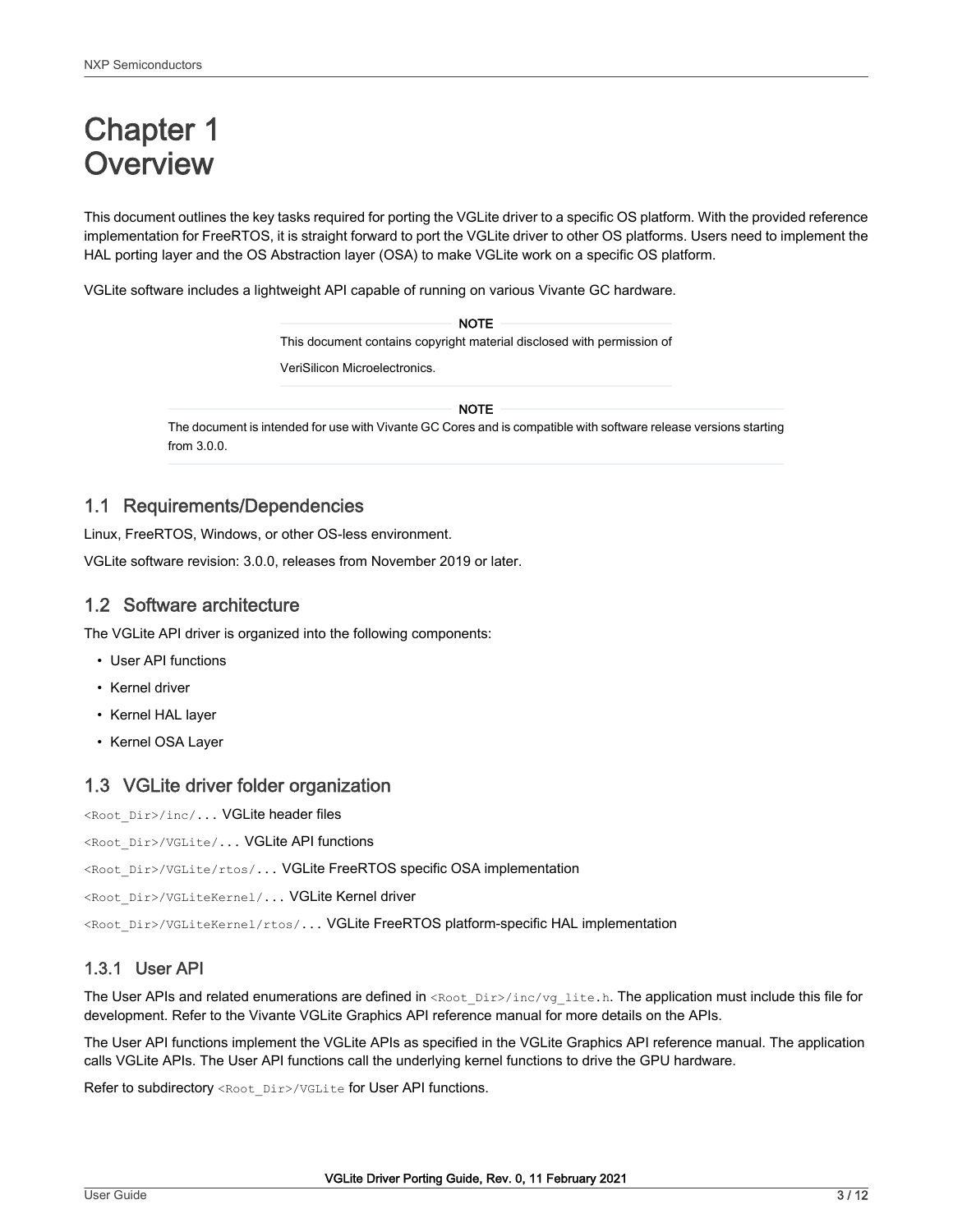# 1.3.2 Kernel driver

The VGLite Kernel driver receives calls from User API functions and communicates with the GPU hardware to perform VGLite API operations. In a VGLite Linux implementation, the Kernel driver accepts ioctl commands from the User API functions to perform different operations. In the FreeRTOS implementation, the "Kernel" driver accepts direct function calls to perform different operations.

> Kernel resource is shared (includes the hardware states), so it must be guaranteed that the kernel module and hardware are initialized only once. Any initialization calls after that must be ignored and counted. The same convention is also applied to destroy. The last destroy call eventually releases the kernel and hardware resource. All "destroy" calls before that are ignored and counted. NOTE

For Kernel Driver functions, refer to subdirectory <Root\_Dir>/VGLiteKernel.

#### 1.3.3 Kernel HAL driver

The Kernel HAL Layer abstracts some basic hardware operations for the Kernel driver to communicate with GCNanoLiteV hardware. The operations include initialization and de-initialization of hardware, memory allocation and free, register read/write, and CPU/GPU synchronization. The HAL layer is OS independent so it can be supported on different platforms.

For HAL Layer functions, refer to <Root\_Dir>/inc/vg\_lite\_hal.h.

### 1.3.4 Kernel OSA layer

The OS abstraction layer provides support for several OS services required by the VGLite kernel, such as synchronization objects (for example, mutexes, semaphores), work queues, tasks/threads, events, and OS memory management. When an operating system is present, the OSA layer only abstracts (hides) calls to the existing OS services. For the situations when no operating system is present, the OSA layer must implement these services itself.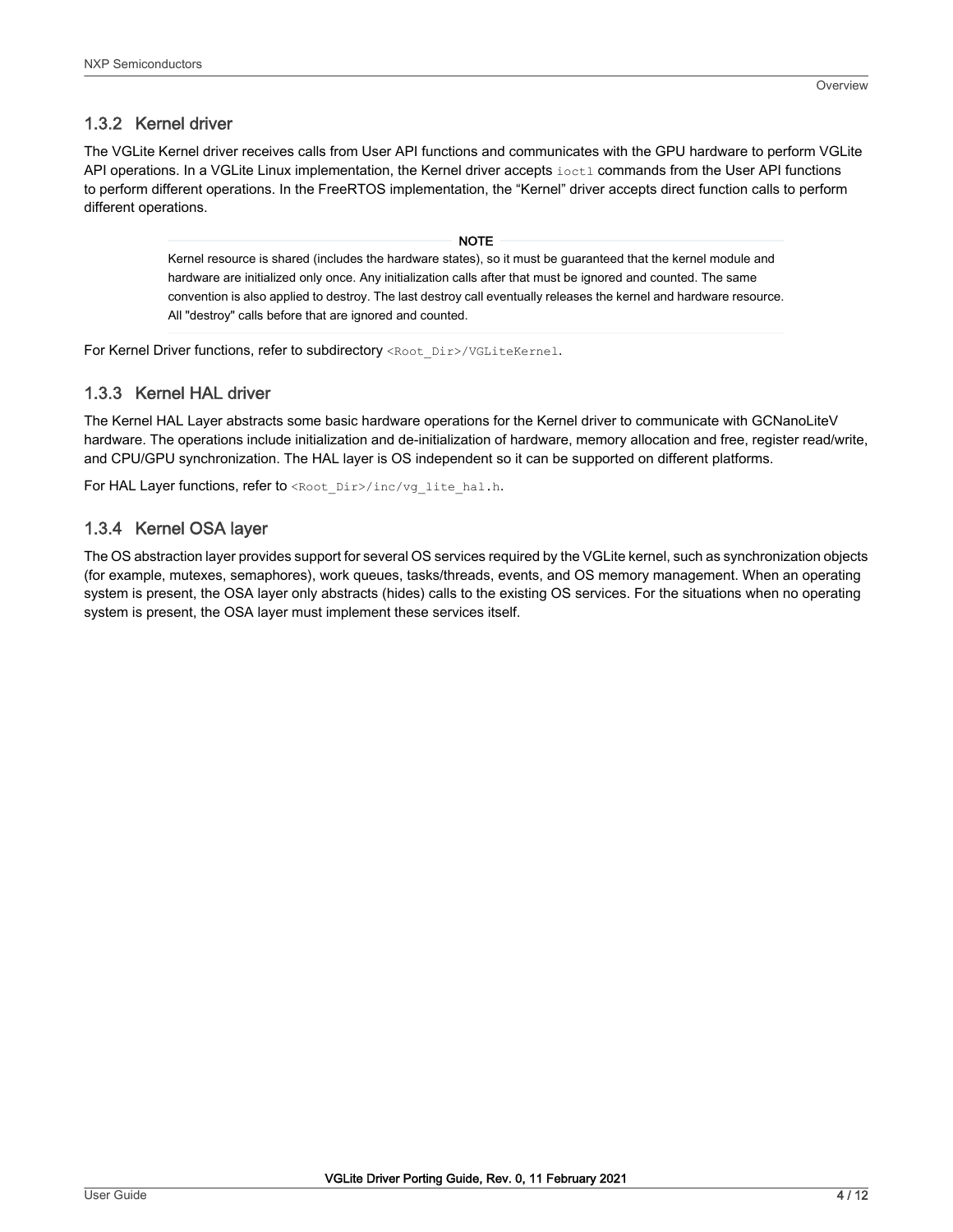# <span id="page-4-0"></span>Chapter 2 Porting the VGLite driver

The VGLite driver includes the HAL and OSA layers implementations for FreeRTOS. To port the VGLite driver to a new OS platform, implement the Kernel HAL and OSA layers to enable VGLite to work on that specific platform.

In some RTOS systems, such as FreeRTOS, there is no concept of User mode and Kernel mode. In these environments, the VGLite API functions call the "Kernel" functions in the same memory address space directly.

For a HAL layer implementation for FreeRTOS, check subdirectory <Root\_Dir>/VGLiteKernel/rtos.

The corresponding OSA layer for FreeRTOS is available in the <Root\_Dir>/VGLite/rtos subdirectory.

# 2.1 VGLite HAL interface

This section is dedicated to the details of VGLite HAL interface.

#### 2.1.1 Initialization

```
void vg_lite_hal_initialize
      void
);
```
This function is called by the VGLite kernel before the GCPU hardware is initialized to allow SOC to turn on the power or initialize the clocks. The implementation must make sure that on the exit of this function the power and clock to GPU hardware is turned on and stable.

### 2.1.2 Deinitialization

```
void vg_lite_hal_deinitialize(
       void
);
```
This function is called by the VGLite kernel after the GPU hardware is uninitialized by the VGLite kernel, to allow SOC to perform system power control. On exit of this function, it is normal to have the power/clock to GPU hardware turned off.

### 2.1.3 Allocate/Free contiguous video memory

```
vg_lite_error_t vg_lite_hal_allocate_contiguous(
    unsigned long size,
     void ** logical,
    int32 t * physical,
     void ** node
);
void vg_lite_hal_free_contiguous(
    void * memory handle
);
```
This pair of HAL functions is used to dynamically allocate/free a buffer of contiguous video memory from the platform's memory system. Any memory buffer that GPU hardware operates on must be allocated as a contiguous memory buffer. The allocated memory buffer is referenced by the VGLite driver through an opaque handle, usually a pointer to an opaque structure. The platform porting layer can put the necessary information inside this structure.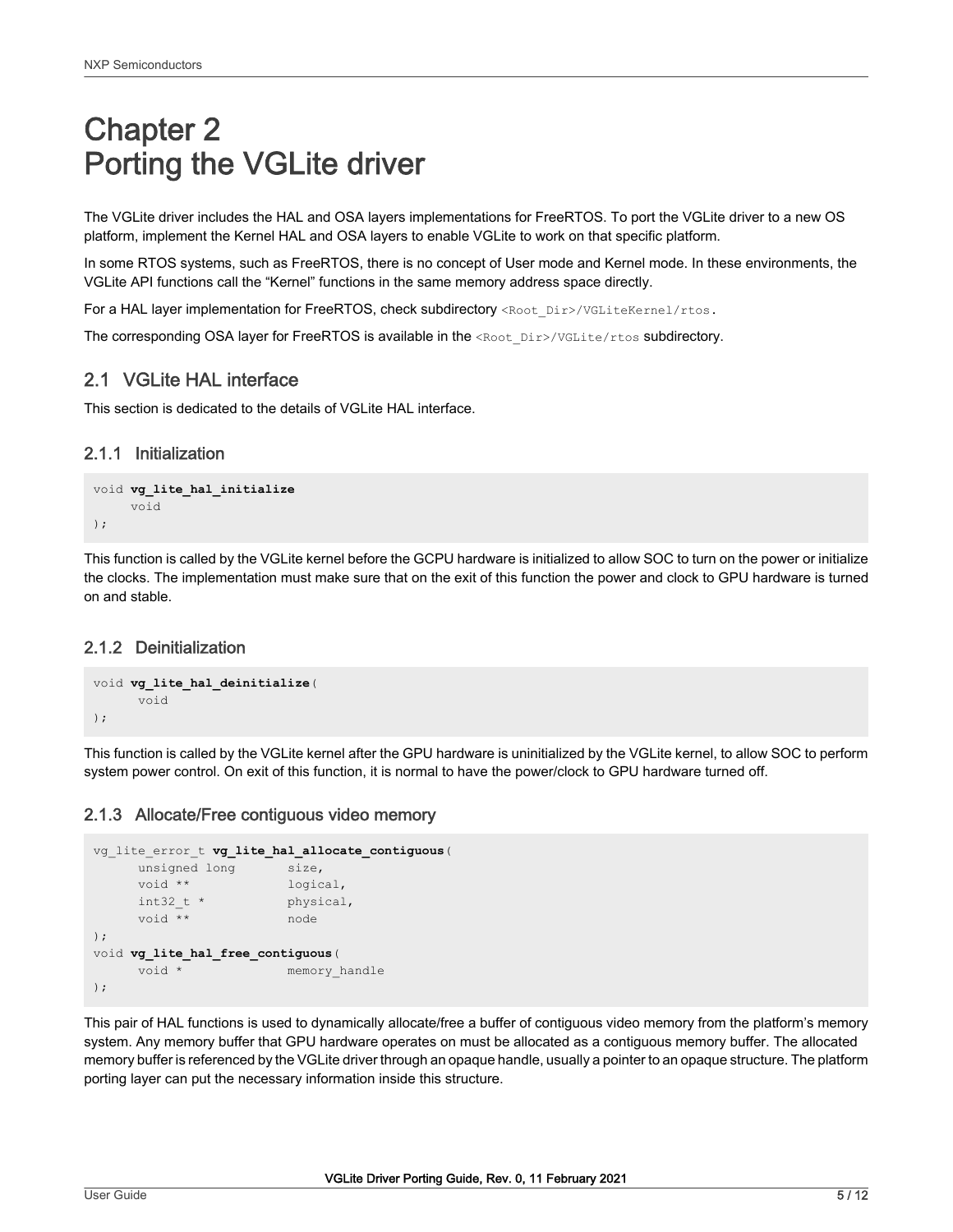#### 2.1.4 Register access

```
uint32_t vg_lite_hal_peek(
     uint32 t address
);
void vg_lite_hal_poke(
     uint32 t address,
     uint32 t data
);
```
This pair of HAL functions reads data from a GPU register and writes data to a GPU register. The Vivante GPU register memory space must be mapped into a unified address space in the implementation so it can be accessed like a generic memory space.

### 2.1.5 Map/Unmap memory

```
void* vg_lite_hal_map(
    unsigned long size,
    void * logical,
    uint32 t physical,
    uint32 t * gpu
);
void vg_lite_hal_unmap(
    void * memory handle
);
```
This pair of HAL functions is used to map/unmap a contiguous logical or physical system memory buffer into the GPU device memory space. Any system memory buffer, such as a frame buffer or some pre-allocated image or path data, must be mapped into the GPU address space and referenced by a memory handle. It allows the GPU hardware to access the memory buffer directly. Either a logical or a physical address of a system memory buffer can be passed into the  $vg$  lite hal map function.

Not all OS platforms must implement these functions. For example, on some RTOS OS all the memory buffers are statically pre-allocated. In such cases, the map/unmap functions can be empty.

# 2.1.6 Wait interrupt

```
int32_t vg_lite_hal_wait_interrupt(
               timeout.
    uint32 t mask,
    uint32 t * value
);
```
This function waits until an interrupt from the GPU hardware has been received. This HAL API is synchronous, which means it does not return until GPU hardware generates an interrupt, and the interrupt has been received by the operating system.

The function should wait for the specified number of milliseconds for the interrupt to occur. If the interrupt does not occur in the specified timeout period, the function returns with a timeout error.

### 2.1.7 Memory barrier

```
void vg_lite_hal_barrier(
       void
);
```
Some OS systems require a memory barrier to make sure all store operations by the CPU have been handled. This is the wrapper function for a platform specific memory barrier function.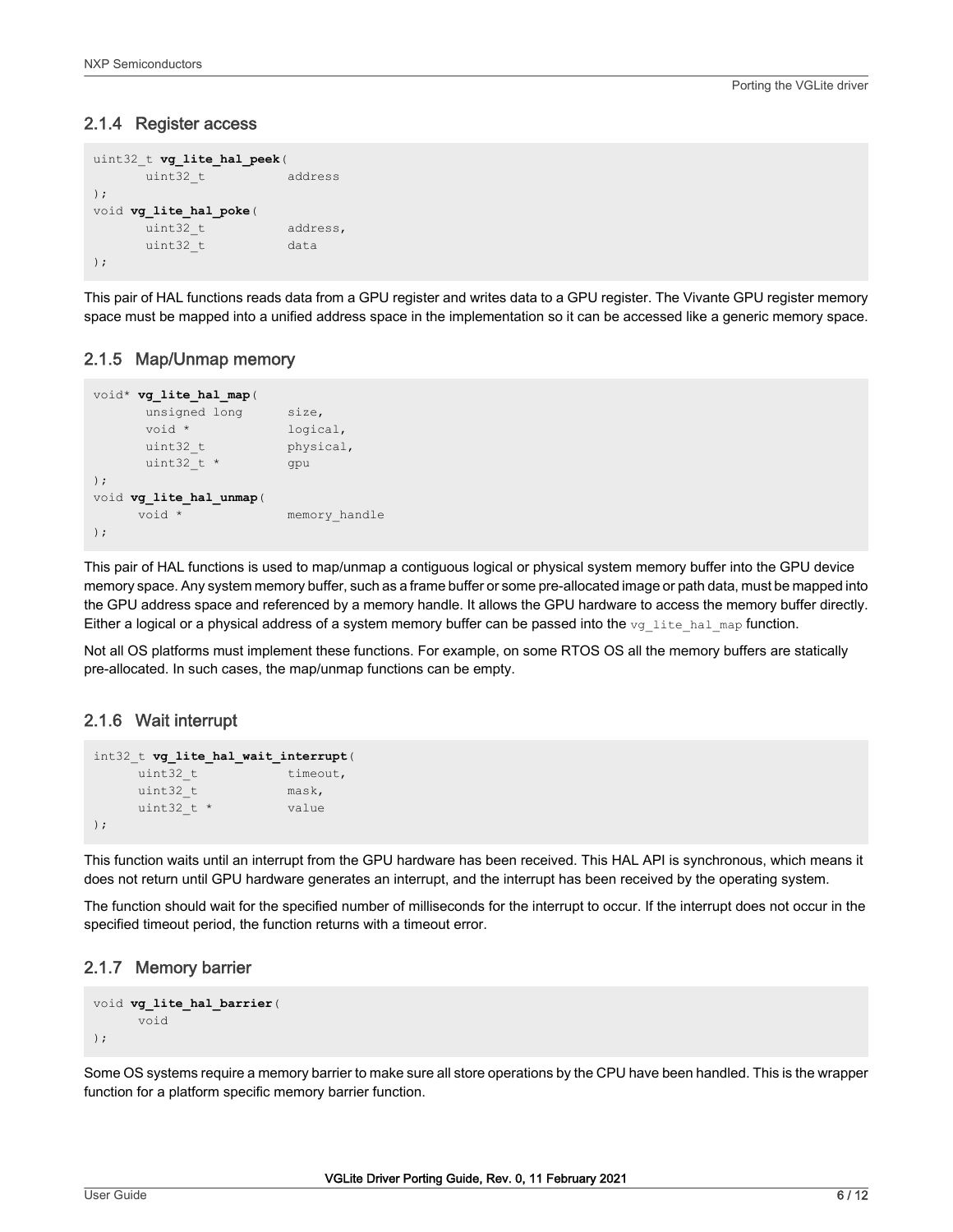### <span id="page-6-0"></span>2.2 VGLite OSA interface

This section describes the VGLite OS abstraction layer interface.

#### 2.2.1 Initialization

```
int32_t vg_lite_os_initialize(void);
void vg lite os deinitialize (void);
```
This pair of functions is used to initialize / to clean up the resources required by the OSA layer. They are called by the HAL layer after the initialization or deinitialization of the GPU hardware respectively.

```
void vg lite os sleep(uint32 t msec);
```
This function is required to suspend the execution of the current task for a specified number of milliseconds. It is required by the implementation of the "HAL delay" service.

#### 2.2.2 Allocate/Free heap memory

void \* **vg lite os malloc**(uint32 t size);

This function provides support for the allocation of heap memory. Heap memory may be managed by the operating system. It is required by the implementation of the HAL memory allocator.

```
void vg lite os free(void * memory);
```
This function is called to release heap memory that was previously allocated using the  $vg$  lite os malloc API. It is required by the implementation of the HAL memory allocator.

#### 2.2.3 Exclusive access

The VGLite kernel is counting on a global mutex to implement critical sections. Because all the VGLite compatible GPUs are equipped with a single core, the critical sections are protecting code paragraphs that are working directly with the GPU hardware.

```
int32_t vg_lite_os_lock(void);
```
This function should lock the GPU resource for the exclusive use of the current task/thread. It is used by the VGLite kernel during the configuration of the various GPU features.

int32 t **vg lite os unlock** (void);

This function should unlock the GPU resource so that other tasks/threads may access it.

#### 2.2.4 Task local storage

Task local storage support is required for the management of multiple drawing contexts. Each task is allowed to have one single VGLite context at any given time, created/destroyed using the vg\_lite\_init / vg\_lite\_close APIs.

```
int32 t vg lite os set tls(void* tls);
```
This function should save a provided pointer into the current Task Local Storage so that the VGLite HAL and kernel can later recover it by calling vg lite os get tls.

```
void * vg lite os get tls (void);
```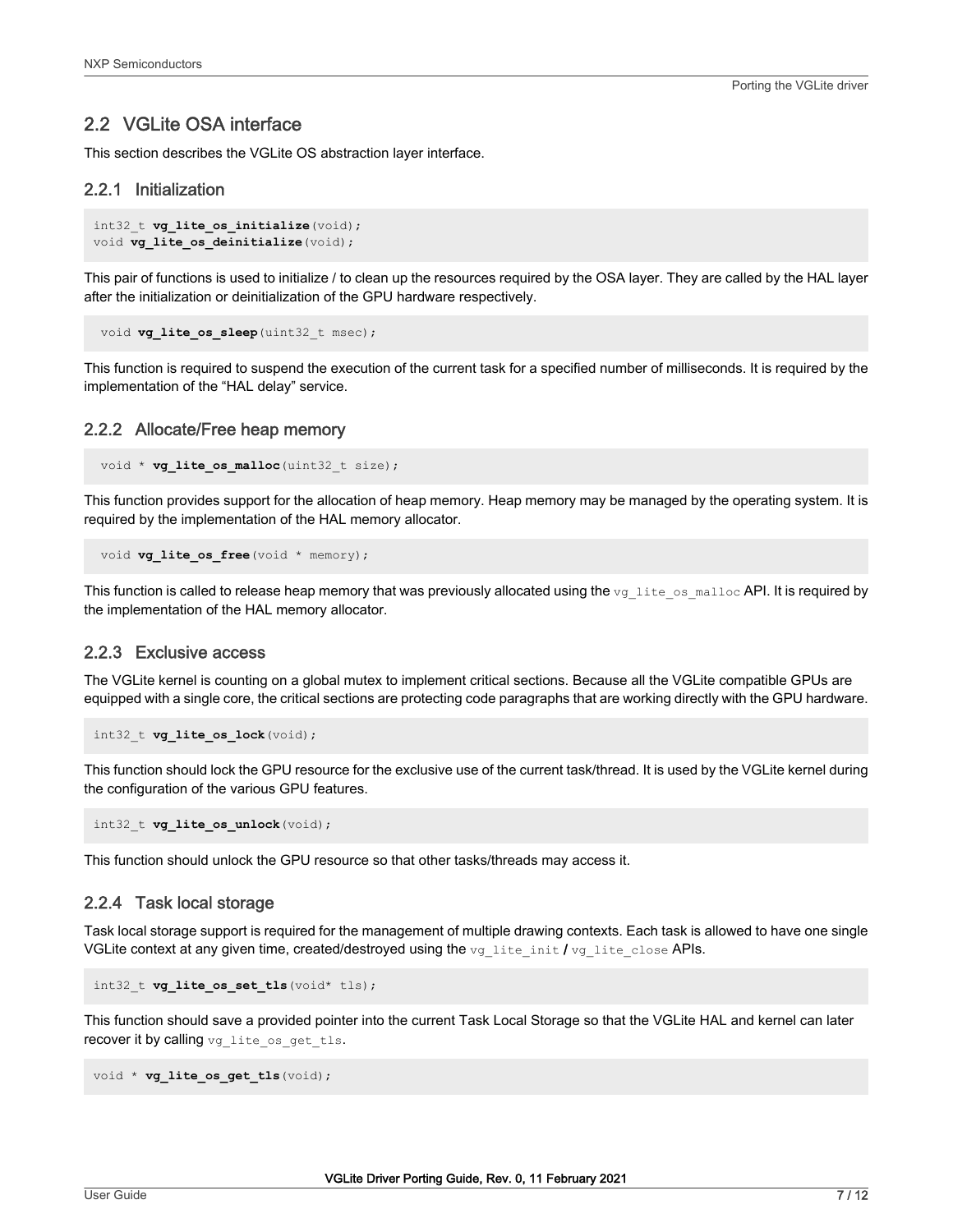<span id="page-7-0"></span>This function should return the pointer saved into the current Task Local Storage by a previous call to  $vq$  lite os set the or NULL if no TLS pointer was saved by the current task.

void **vg** lite os reset tls (void);

This function should reset the pointer saved into the current Task Local Storage to NULL.

#### 2.2.5 Synchronization

The VGLite HAL and kernel require task synchronization objects to correctly communicate with the GPU hardware.

```
int32 t vg lite os init event (vg lite os async event t *event,
                        uint32 t semaphore id,
                        int32 t state);
```
This function should perform the following actions:

- check the consistency of the provided event
- create the binary semaphore designated by the provided semaphore id
- link the binary semaphore to the provided event object
- set the state of the event attribute to the provided state.

int32 t **vg lite os delete event** (vg lite os async event t \*event);

This function should recycle all the resources allocated for the specified event and reset its attributes.

int32\_t **vg\_lite\_os\_wait\_event**(vg\_lite\_os\_async\_event\_t \*event);

This function should try to take ownership of the semaphore associated with the provided event. The function is expected to suspend the current task / thread until the event becomes available.

int32 t **vg lite os wait**(uint32 t timeout, vg lite os async event t \*event);

This function is used to wait for the GPU hardware to signal that the work is done. For that purpose the function is expected to wait a specified amount of time to get access to a specified event's semaphore and then check whether the state of the event is set to VG\_LITE\_HW\_FINISHED. In case of success the function is expected to return the value VG\_LITE\_SUCCESS. If the event could not be accessed in time or if its state shows that the GPU did not successfully complete its task, the function is expected to return the value VG LITE TIMEOUT.

int32 t **vg lite os signal event** (vg lite os async event t \*event);

This function is expected to release the semaphore associated with a specified event so that the tasks / threads waiting for it (that is, blocked in a vg\_lite\_os\_wait\_event() or vg\_lite\_wait() call) can be woken up.

# 2.3 VGLite API and HAL header files

In the VGLite source code:

- The Vivante VGLite API is defined in the file: <Root\_Dir>/inc/vg\_lite.h
- The VGLite HAL interface is defined in the file: <Root\_Dir>/inc/vg\_hal\_lite.h
- The VGLite OSA layer interface is defined in the file: <Root\_Dir>/VGLite/<os>/vg\_lite\_os.h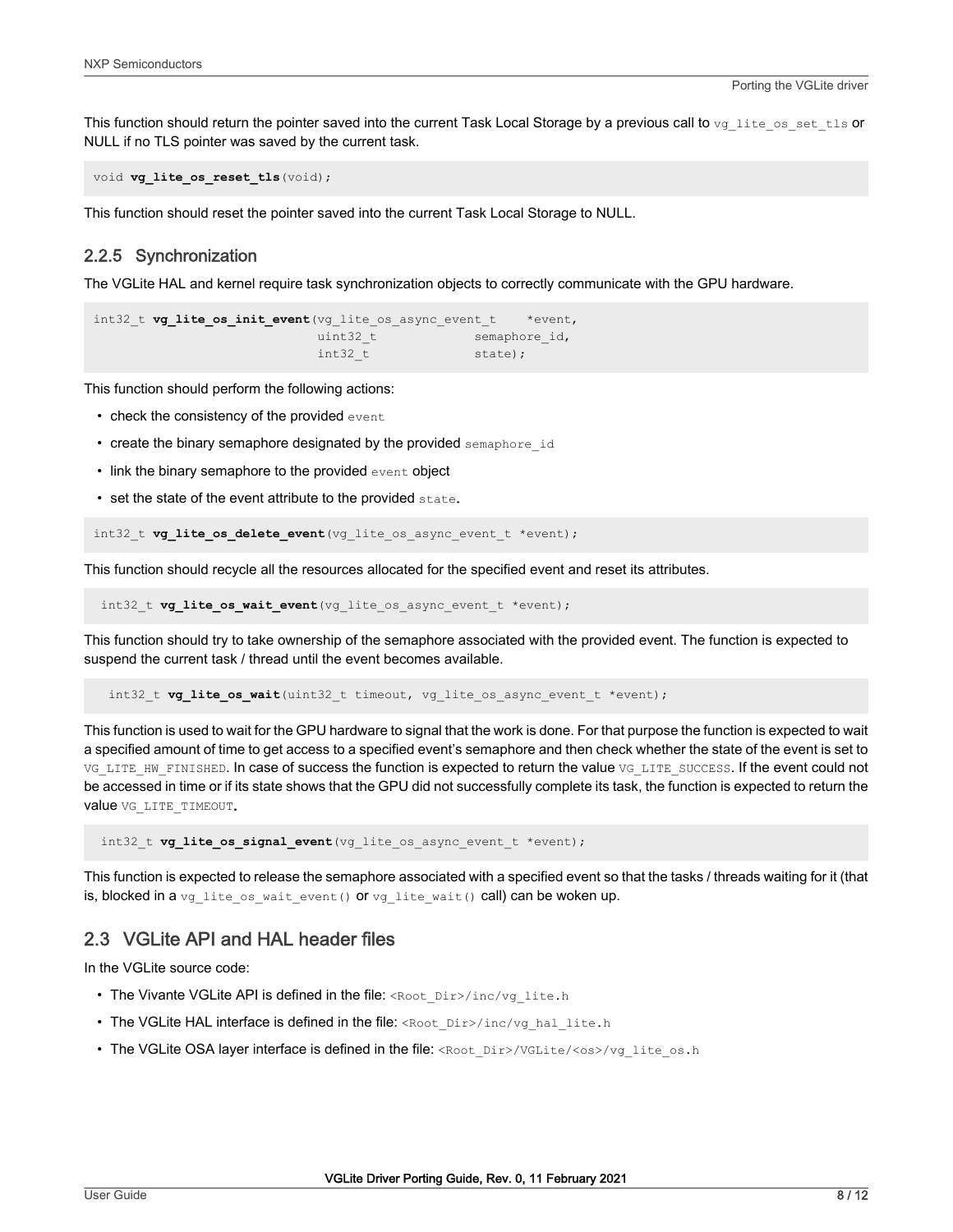# <span id="page-8-0"></span>2.4 References

For details on the VGLite API, refer to the VGLite API Reference Manual, which is available in the i.MXRT platforms documentation package.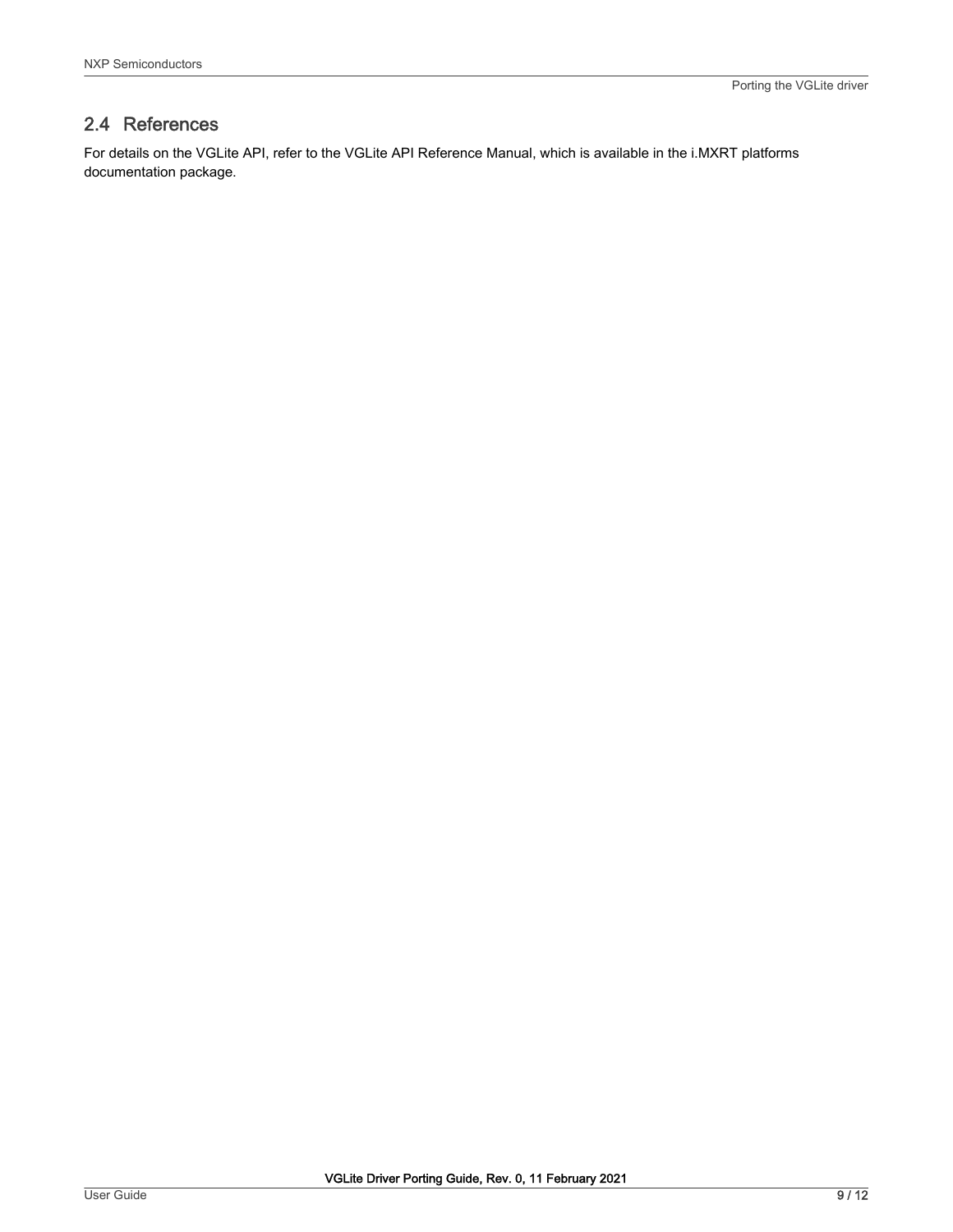# <span id="page-9-0"></span>Chapter 3 Revision history

#### Table 1. Revision history

| <b>Revision number</b> | Date             | <b>Substantive Changes</b> |
|------------------------|------------------|----------------------------|
| .00                    | 11 February 2021 | Initial version.           |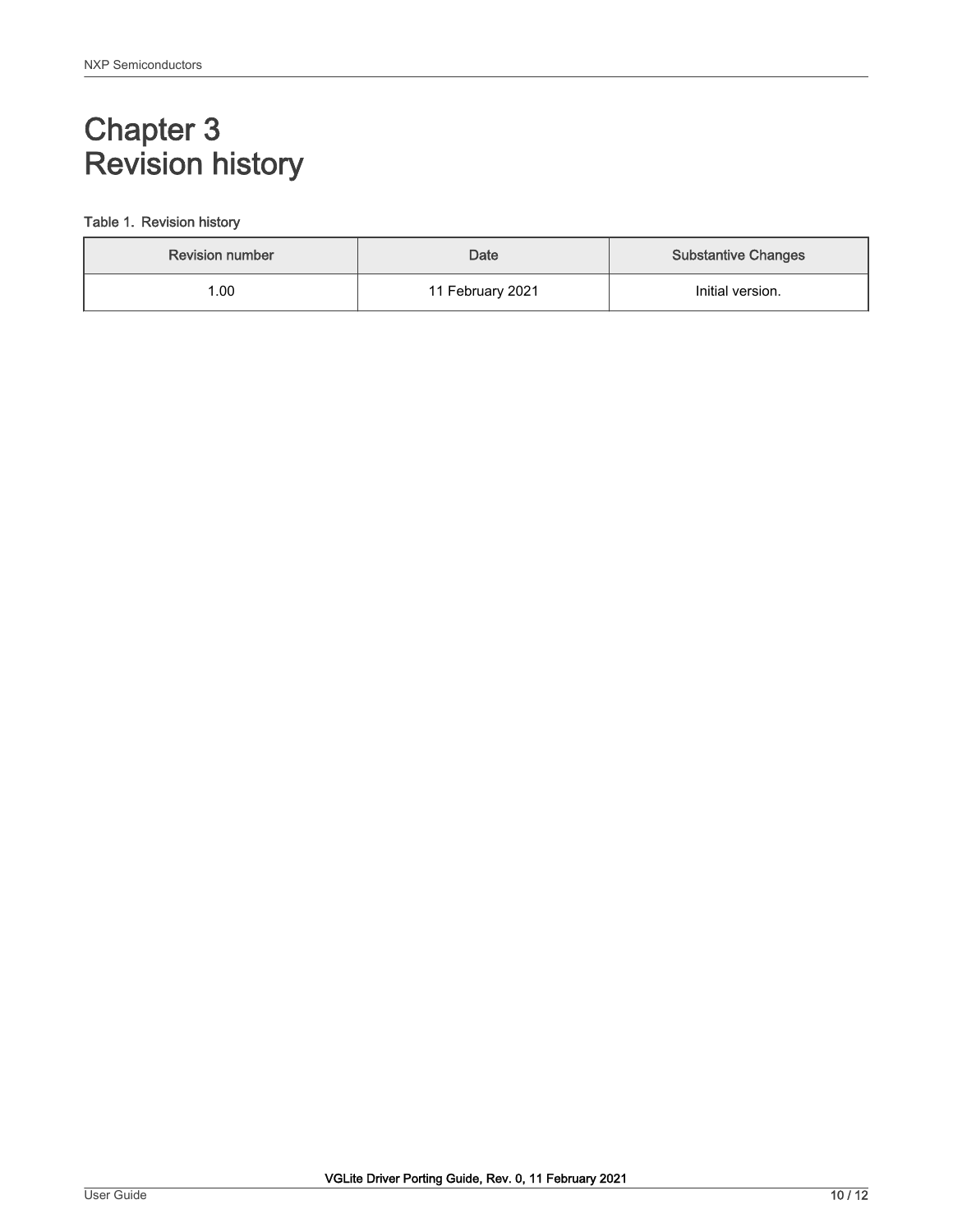How To Reach Us

Home Page:

[nxp.com](http://www.nxp.com)

Web Support:

[nxp.com/](http://www.nxp.com/support) [support](http://www.nxp.com/support)

Limited warranty and liability — Information in this document is provided solely to enable system and software implementers to use NXP products. There are no express or implied copyright licenses granted hereunder to design or fabricate any integrated circuits based on the information in this document. NXP reserves the right to make changes without further notice to any products herein.

NXP makes no warranty, representation, or guarantee regarding the suitability of its products for any particular purpose, nor does NXP assume any liability arising out of the application or use of any product or circuit, and specifically disclaims any and all liability, including without limitation consequential or incidental damages. "Typical" parameters that may be provided in NXP data sheets and/or specifications can and do vary in different applications, and actual performance may vary over time. All operating parameters, including "typicals," must be validated for each customer application by customer's technical experts. NXP does not convey any license under its patent rights nor the rights of others. NXP sells products pursuant to standard terms and conditions of sale, which can be found at the following address: [nxp.com/SalesTermsandConditions](http://www.nxp.com/SalesTermsandConditions).

Right to make changes - NXP Semiconductors reserves the right to make changes to information published in this document, including without limitation specifications and product descriptions, at any time and without notice. This document supersedes and replaces all information supplied prior to the publication hereof.

Security — Customer understands that all NXP products may be subject to unidentified or documented vulnerabilities. Customer is responsible for the design and operation of its applications and products throughout their lifecycles to reduce the effect of these vulnerabilities on customer's applications and products. Customer's responsibility also extends to other open and/or proprietary technologies supported by NXP products for use in customer's applications. NXP accepts no liability for any vulnerability. Customer should regularly check security updates from NXP and follow up appropriately. Customer shall select products with security features that best meet rules, regulations, and standards of the intended application and make the ultimate design decisions regarding its products and is solely responsible for compliance with all legal, regulatory, and security related requirements concerning its products, regardless of any information or support that may be provided by NXP. NXP has a Product Security Incident Response Team (PSIRT) (reachable at PSIRT@nxp.com) that manages the investigation, reporting, and solution release to security vulnerabilities of NXP products.

NXP, the NXP logo, NXP SECURE CONNECTIONS FOR A SMARTER WORLD, COOLFLUX,EMBRACE, GREENCHIP, HITAG, ICODE, JCOP, LIFE, VIBES, MIFARE, MIFARE CLASSIC, MIFARE DESFire, MIFARE PLUS, MIFARE FLEX, MANTIS, MIFARE ULTRALIGHT, MIFARE4MOBILE, MIGLO, NTAG, ROADLINK, SMARTLX, SMARTMX, STARPLUG, TOPFET, TRENCHMOS, UCODE, Freescale, the Freescale logo, AltiVec, CodeWarrior, ColdFire, ColdFire+, the Energy Efficient Solutions logo, Kinetis, Layerscape, MagniV, mobileGT, PEG, PowerQUICC, Processor Expert, QorIQ, QorIQ Qonverge, SafeAssure, the SafeAssure logo, StarCore, Symphony, VortiQa, Vybrid, Airfast, BeeKit, BeeStack, CoreNet, Flexis, MXC, Platform in a Package, QUICC Engine, Tower, TurboLink, EdgeScale, EdgeLock, eIQ, and Immersive3D are trademarks of NXP B.V. All other product or service names are the property of their respective owners. AMBA, Arm, Arm7, Arm7TDMI, Arm9, Arm11, Artisan, big.LITTLE, Cordio, CoreLink, CoreSight, Cortex, DesignStart, DynamIQ, Jazelle, Keil, Mali, Mbed, Mbed Enabled, NEON, POP, RealView, SecurCore, Socrates, Thumb, TrustZone, ULINK, ULINK2, ULINK-ME, ULINK-PLUS, ULINKpro, µVision, Versatile are trademarks or registered trademarks of Arm Limited (or its subsidiaries) in the US and/or elsewhere. The related technology may be protected by any or all of patents, copyrights, designs and trade secrets. All rights reserved. Oracle and Java are registered trademarks of Oracle and/or its affiliates. The Power Architecture and Power.org word marks and the Power and Power.org logos and related marks are trademarks and service marks licensed by Power.org. M, M Mobileye and other Mobileye trademarks or logos appearing herein are trademarks of Mobileye Vision Technologies Ltd. in the United States, the EU and/or other jurisdictions.